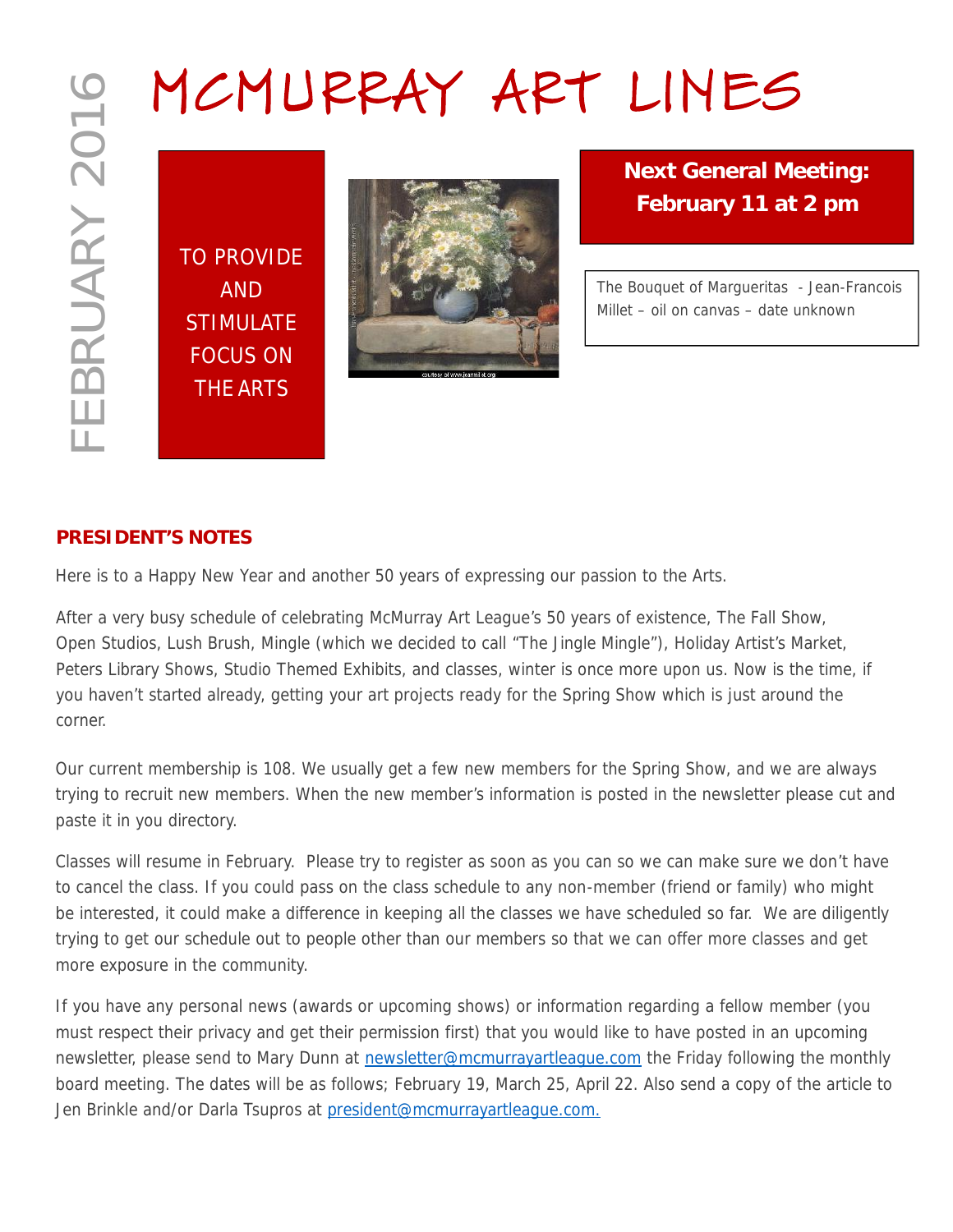I can't say that this has been an easy task for me but I can honestly say that it has been a very educational and rewarding undertaking. I am getting familiar with names and faces and have a better appreciation for how much activity goes on behind the scenes in this art league. Keep up the good work!

Darla O'Korn Tsupros

#### **FEBRUARY SPEAKER**

Ron Donoughe will be our speaker for the February  $11<sup>th</sup>$  meeting. He is known for painting 90 different scenes of various areas in Pittsburgh. He will be speaking immediately following our business meeting and will incorporate a demo of his style during that talk.

Examples of his work can be viewed online at www.donoughe.com

Having spoken with him a couple of times via telephone, Mr. Kunz can vouch for him to be a congenial and entertaining speaker as well as an accomplished artist.

Fred urges as many MAL members to make plans to be at the general meeting on Thursday, February  $11^{\text{th}}$ .

I really believe you will be educated and entertained by Mr. Donoughe.

### **2016/2017 NOMINATIONS**

It is time to begin recruiting members to participate in keeping this wonderful art league moving forward. MAL hopes YOU will consider running for one of the positions that will need to be filled in the coming year. We are very grateful to the many members who have served so generously to keep up the quality of McMurray Art League's operation, and that makes it one of the best art organizations in the area.

The following Executive Board positions will be needed:

- President/Co-President
- Co-Vice Presidents
- Corresponding Secretary

These positions are critical to keep MAL running. They are very doable as co-positions especially with all the help and support from people who have served in these roles.

Computer skills are very helpful in many of these offices.

In addition many Board positions will be available:

- Class Coordinator
- Exhibit Chairs for the Fall and Spring Shows
- Hospitality
- Nominations

The following people are an integral part of the MAL's many offerings:

- Theresa Bozzo and Fran Marze are the Nomination Chairs and will be contacting people to consider working in these offices.
- Members currently in these positions will be asked if they are willing to continue serving. If you are willing to participate, please contact Theresa or Fran and let them know you are interested.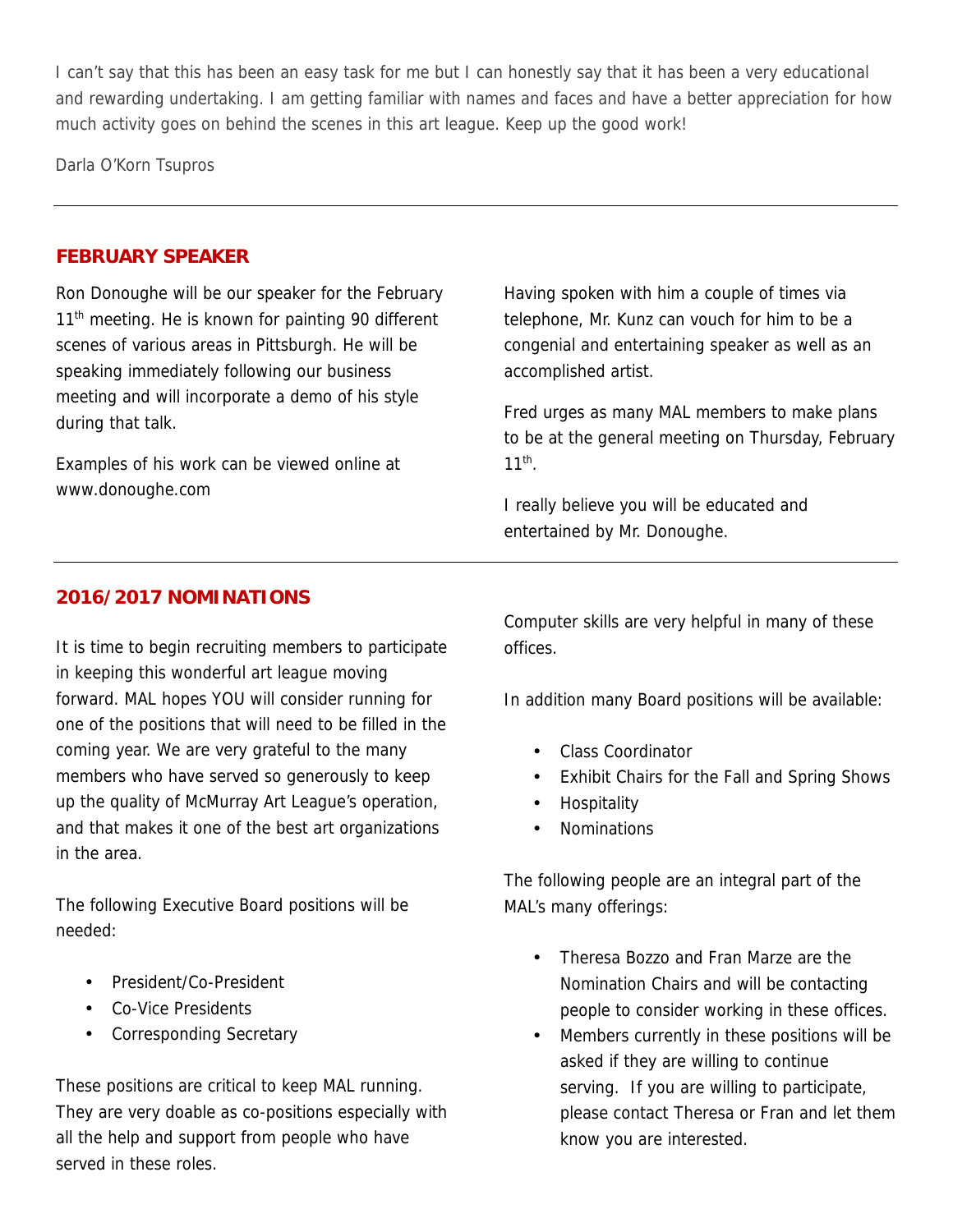You may call any of the members who are in these roles this year if you want more information about a position. The MAL Directory also has a brief explanation of the different responsibilities of each board member.

The slate for the Executive Board must be published twice prior to the election in April. Thus, the slate needs to be set by February 20. This allows the notice to be placed in the March newsletter so that the notification requirement can be met.

### **2016 THEMATIC STUDIO SHOWS**

Continuing into 2016, all McMurray Art League members are invited to exhibit their art in the Thematic Shows at the studio/gallery. Each artist can submit up to four 2-dimensional pieces of work that express the show's theme in some way. Original art, as well as class work, prints and work previously exhibited in MAL shows can be included in the thematic shows. Artists must let co-chairs Sandy Conley and/or Michalina Pendzich know they are planning to participate in a show.

Contact Sandy Conley – conley1973@verizon.net or Michalina Pendzich – mpendzich54@yahoo.com or sign up through our website – www.mcmurrayartleague.org.

One week before each show begins, provide Titles, Medium, Prices to the co-chairs. MAL will make show tags from the information you provide. For your convenience, drop off your work from 5 – 6 PM on the same day you pick up work from the previous themed show. We ask that your work be ready to hang – make sure frames and wires are sturdy and secure.

*2016 Dates and Themes:*

January 28 – March 24, 2016: "*Food for Thought*" – Lettered recipes, still life with fruit, restaurant scenes, and cupcakes are all possible subject matter for this themed show. What do you have in mind?

#### **FROM OUR CLASS COORDINATOR**

Our Winter/Spring schedule of classes includes a nice variety of mediums and styles of art. MAL tried to find an interesting mix of offerings for you. Register early and give yourself something to look forward to during these cold winter days. You may view the list of upcoming classes at our website www.mcmurrayartleague.com or www.mcmurraryartleague.org by viewing *Classes* under the EVENTS menu option. To register for a class, find the class under the Calendar menu option, click on its name, and click on REGISTER, or you may notify our Class Registrar, Jean Kunz via e-mail at classregistrar@mcmurrayartleague.com or at 412-831-9992.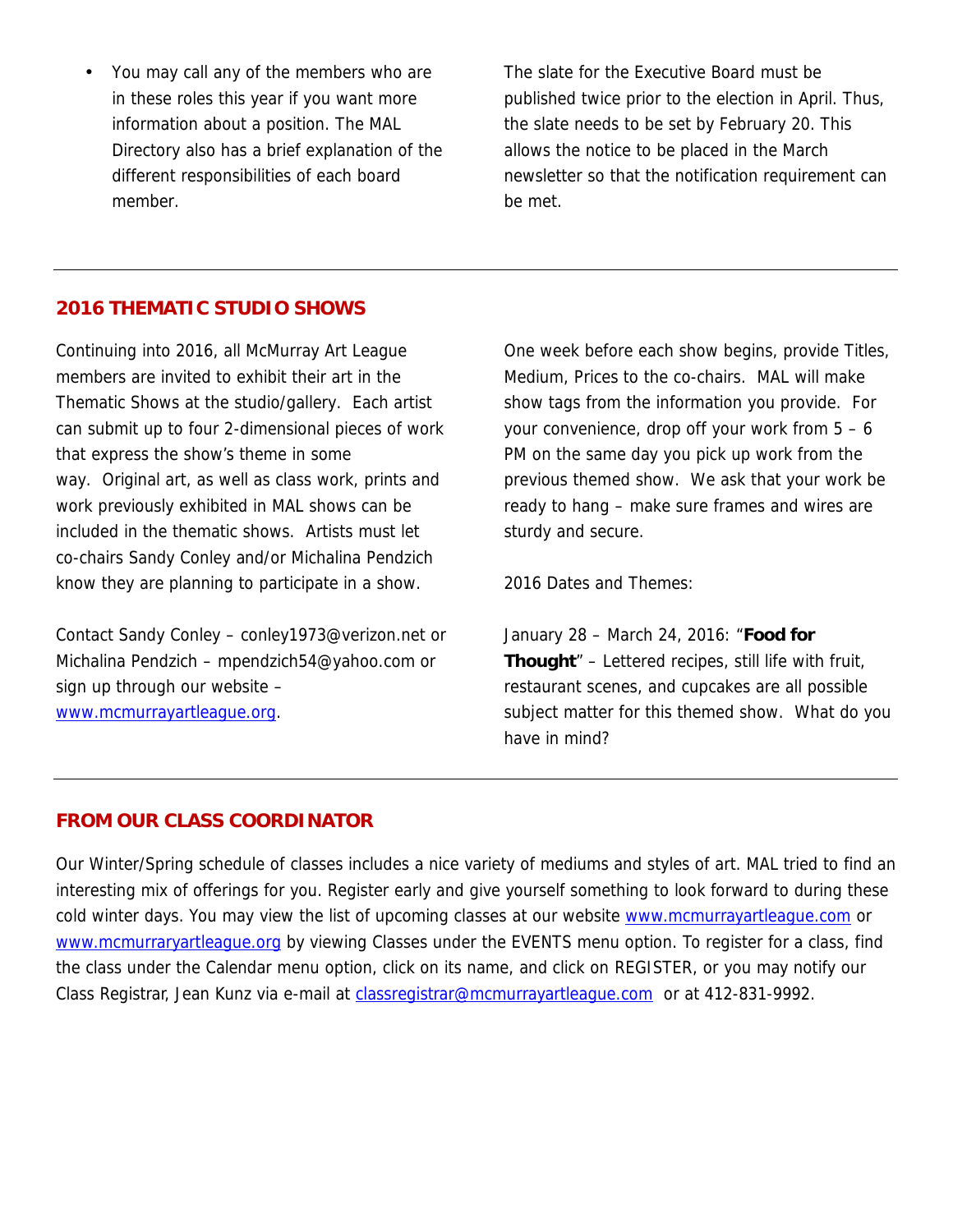# **UPCOMING CLASSES**

| <b>DATE</b>             | <b>INSTRUCTOR</b>                | MEDIUM/DESCRIPTION                               | <b>TIME</b> | <b>MEMBERS</b><br>RATE | NON-MEMBER<br>RATE |
|-------------------------|----------------------------------|--------------------------------------------------|-------------|------------------------|--------------------|
|                         |                                  |                                                  |             |                        |                    |
| Feb. 2, 3               | Jeannie McGuire                  | Watercolor - Figures                             | 10AM-4PM    | \$50/Day               | \$55/Day           |
| Mar. 8, 15,<br>22,29    | Tom McNickle                     | Watercolor                                       | 10AM-4PM    | \$40/Day               | \$45/Day           |
| Apr. 5, 12              | Barry Jeter                      | Watercolor                                       | 10AM-4PM    | \$40/Day               | \$45/Day           |
| Apr. 6, 13, 20          | Tom McNickle                     | Oil - Landscapes/Color<br>Theory                 | 10AM-4PM    | \$40/Day               | \$45/Day           |
| Apr. 19                 | Lisa Rasmussen                   | Pastel                                           | 10AM-4PM    | \$35/Day               | \$40/Day           |
| Apr. 26, 27             | <b>Bill Perry</b>                | Portrait Essentials -<br>Watercolor and/or Oil - | 10AM-4PM    | \$40/Day               | \$45/Day           |
| May 3, 10, 17<br>24, 31 | Sue Levy                         | Watercolor - Beginner and<br>Intermediate        | 10AM-4PM    | \$25/Day               | \$30/Day           |
| May 4, 11               | Robert Yonke                     | Watercolor/Mixed Media                           | 10AM-4PM    | \$40/Day               | \$45/Day           |
| <b>May 18</b>           | David Bowers                     | Ink and Wash - Landscapes                        | 10AM-4PM    | \$40/Day               | \$45/Day           |
| <b>May 25</b>           | Diane Grguras                    | Pastel Landscapes                                | 10AM-4PM    | \$35/Day               | \$40/Day           |
| June 7, 8               | Margaret<br>Williams-<br>McGowan | <b>Pastel Animal Portraits</b>                   | 10AM-4PM    | \$35/Day               | \$40/Day           |

# **CONFIRMED DATES AND SPEAKERS:**

- 1. Feb. 11, 2:00 PM (Thursday) Ron Donoughe
- 2. Mar. 10, 2:00 PM (Thursday) Cynthia Cooley
- 3. Apr. 14, 7:00 PM (Thursday) Margaret Williams McGowan

February 15 – 2:00 PM February 11, 2016 – 2:00 PM March 21 – 2:00 PM **March 10 – 2:00 PM** April 18 – 2:00 PM **April 14 – 7:00 PM** 

**Board Meetings – Mondays General Meetings - Thursdays** 

# **CAFÉ – GRAPE CLUSTER BEADED WINE CHARMS with JAN PINI**

Friday, Feb. 19, 10:00-12:00 at the MAL studio Come join us as we make beaded wine charms that look like a cluster of grapes!

There is a \$3 studio fee plus \$10 materials fee for four charms, collected at the studio. You can register online or email or by contacting Jan Pini at 724-941-2394 or janpini@verizon.net.

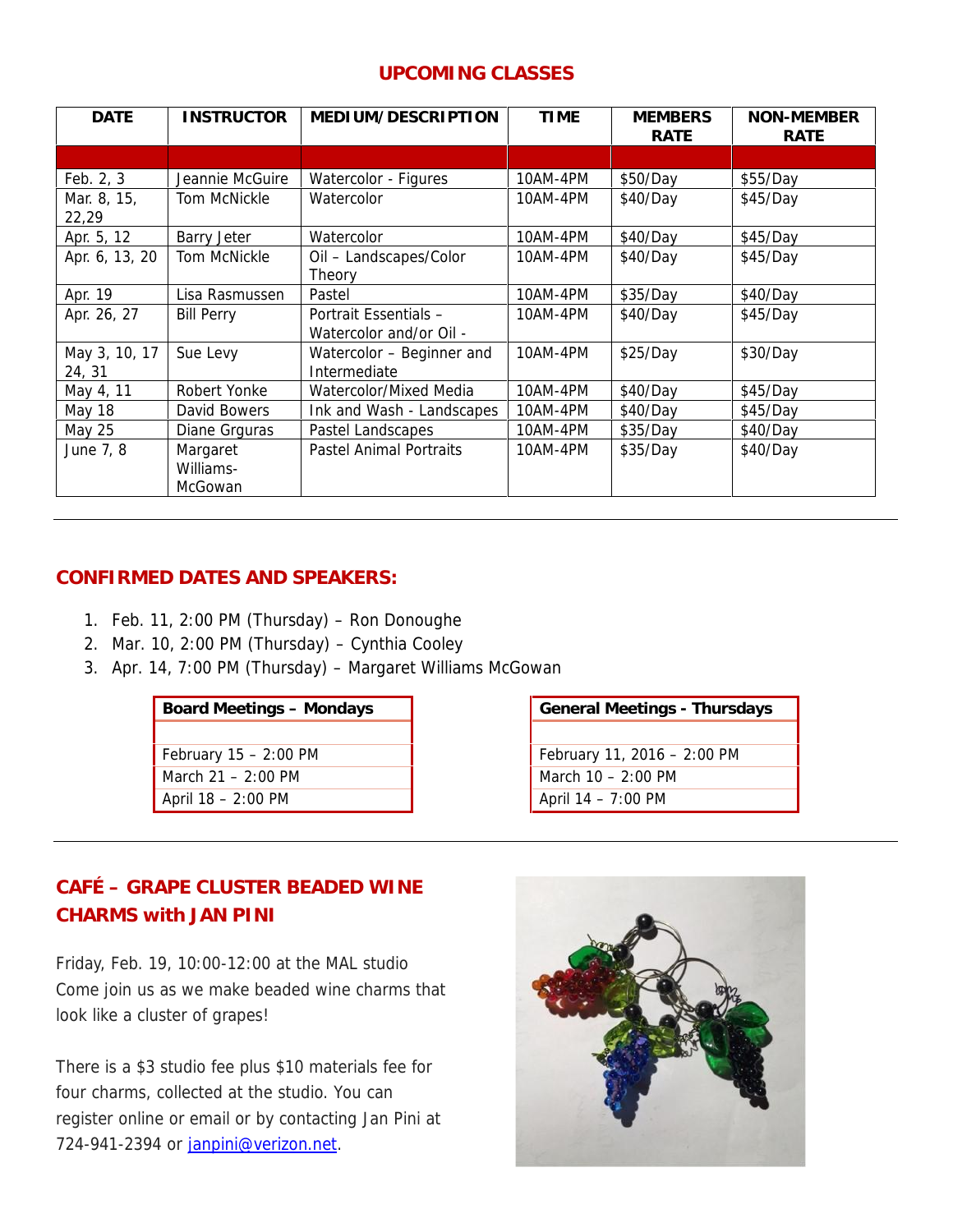### **CRANKIES?**

Anne Trimble is currently enrolled in a class on creating "crankies".

A crankie is a hand-turned illustrated scroll in a doweled box or frame used to tell a story. It is basically a pre-movie/TV/YouTube media venue to add a visual image to a song or a story. It is a manually controlled panorama: turning the crank on the dowel advances the illustrations to coincide with the vocal text or song.

For the class—and for presentation at the first Pittsburgh Crankie Fest (see details below)—Anne has chosen to illustrate the Edward Lear poem, "The Owl and the Pussycat", which she has loved since she was very young.

If you are interested in this art form, come to the Pittsburgh Crankie Fest February 28 at 7:00 PM at the Wilkins School Community Center in Regent Square. Several local Crankie creators will be presenting/performing their creations.

### **SPRING JURIED EXHIBIT**

The MAL Spring Juried Exhibit is coming up in the middle of March. Put these important dates on your calendar:

| Registration Postmark Cut-off Registration Postmark Cut-off | Saturday, February 13, 2016           |
|-------------------------------------------------------------|---------------------------------------|
| Screening Drop-Off @ MAL Studio                             | Saturday, February 20, 10:00-11:30 AM |
| Pick up work from screening                                 | Saturday, February 20, 1:00-2:00 PM   |
| Poster contest deadline                                     | Monday, March 7                       |
| Drop off work/ Show Setup (Galleria)                        | Thursday, March 10, 9:00 PM           |
| Reception                                                   | Saturday, March 12, 6:30 - 8:30 PM    |
| People's Choice Voting Cut-off                              | Thursday, March 17, 8:00 PM           |
| Show Takedown                                               | Sunday, March 20, 5:00-6:00 PM        |

**Note**: the post-screening pick-up is later **the same day as the drop-off** (February 20).

Our juror will be watercolorist Kit Paulsen. We've all enjoyed her presentations at membership meetings, and she's very excited to be asked to jury our show for awards.

The prospectus and registration forms are available on the MAL website.

Looking forward to seeing what you've been working on this winter! Spring Exhibit Co-Chairs for this show are: Anne Trimble and Jeennie Nickolls.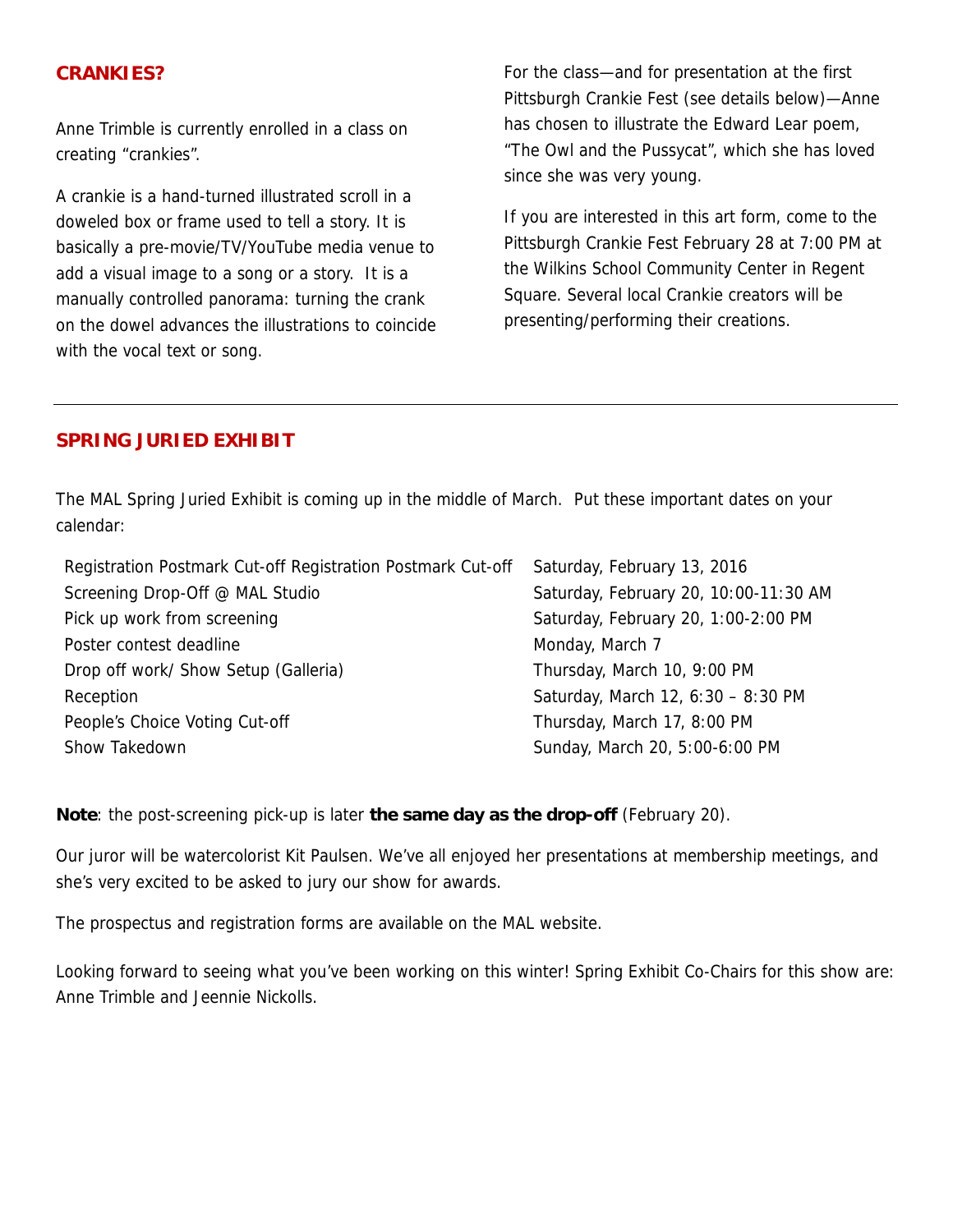#### **CALL FOR ARTISTS**

Applications are being accepted for the Westmoreland Arts and Heritage Festival Artists Market to be held June 30 and July 1, 2 and 3, 2016 at beautiful Twin Lakes Park near Greensburg PA.

Last year the festival featured 190 booths of fine art and handmade crafts.

To be considered as an artist for the Artists Market, a full application can be downloaded at the Westmoreland Arts and Heritage Festival website at www.artsandheritage.com. If you have no computer access, please call 724-834-7474 to have a paper application mailed to you or write for the application at Westmoreland Arts and Heritage Festival, 252 Twin Lakes Road, Latrobe PA 15650

The Postmark Deadline for applications is March 09 2016.

#### **OPEN STUDIO SCHEDULE**

Due to classes scheduled for Tuesdays in February and March, Open Studio will now be held on WEDNESDAYS per the following calendar:

February 10, 17 and 24

March 02, 09, 23 and 30

This is an opportunity to come and work on a current project, bond with other MAL members and generally just hang out.

The cost of Open Studio is \$3 per person and the hours are 10:00 AM to 2:00 PM. Come join us and don't forget to bring your lunch!

#### **PETERS LIBRARY EXHIBIT**

The next **Peters library Show** will hang **February 11th to April 14th 2016.**

The working title or the exhibit is: **Winter into Spring.** *Note: These works will hang during the Galleria Show days, so choose your entries with that knowledge.*

Delivery of work to the Library will be 9:30 AM on February 11th.

Artists may enter three works unless exceptionally large, then only two.

For the exhibit, we need Artist Name, Title, Medium

and Price if for sale. Work should be marked NFS if not for sale.

An email will be sent to MAL members prior to the show.

Entries should be received by February 7th to facilitate brochure preparation.

Artists may enter by registering online, or by emailing to windpaintr@hotmail.com, or calling 412 833 2374. There is no entry fee; however, a 10% commission will be paid to the Library if a painting sells. Thanks for participating.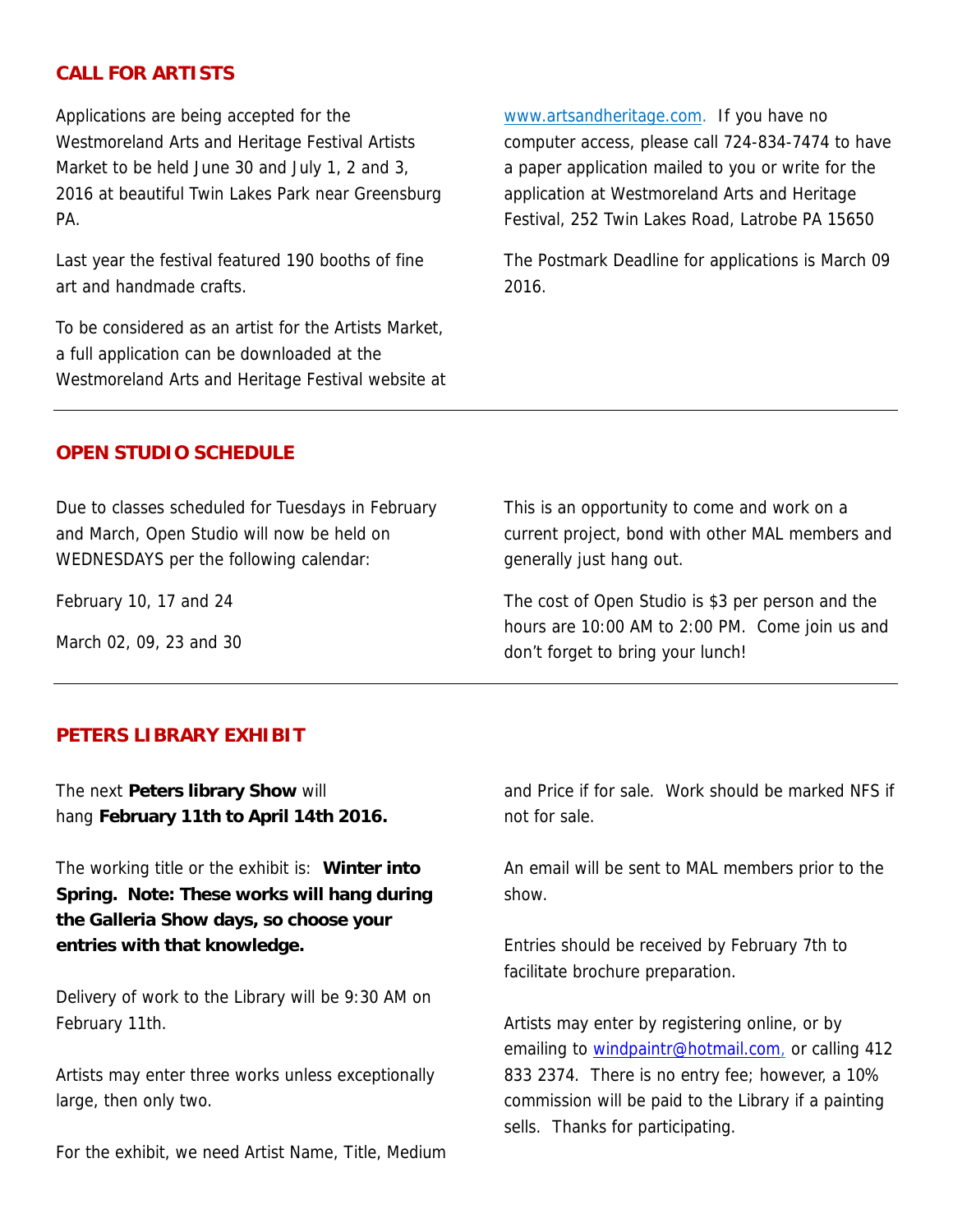# **PROBLEMS WITH WWW.MCMURRAYLEAGUE.ORG VERIZON EMAILS RESOLVED**

After much persistence, your intrepid webmaster, Jan Pini, was able to get our domain name off Verizon's blacklist. This means that emails that include the text "mcmurrayartleague.org" are no longer considered spam by Verizon.

# **SECOND DOMAIN NAME OBTAINED: WWW.MCMURRAYARTLEAGUE.COM**

In the process of researching our blacklisting problems, Jan Pini found that our desired domain name www.mcmurrayartleague.com had become available. So now we have two domain names, both of which are directed to the same website hosted by Wild Apricot. Jan also set up our "generic" email addresses again (like treasurer@mcmurrayartleague.com.) which are forwarded to the correct individuals. So going forward, please use the new domain name for public reference as people are more used to a ".com" extension than a ".org" extension anyway (although either will work).

# **DIRECTORY UPDATES**

The following directory entries are for new members and prior members who missed the renewal date and were omitted from the directory. Cut these out and add them to the blank pages in your paper member directory.

| <b>Browell, Felicia</b>       |  |  | 724-746-2529 felicia.browell@gmail.com                        |  |  |
|-------------------------------|--|--|---------------------------------------------------------------|--|--|
|                               |  |  | 123 Hooks Ln Ray 412-576-2959 GL, WC                          |  |  |
| Canonsburg PA 15317           |  |  |                                                               |  |  |
| <b>Browell, Rhianna</b>       |  |  | 724-746-2529 rlbdragon@gmail.com                              |  |  |
| 123 Hooks Ln                  |  |  | <b>WC</b>                                                     |  |  |
| Canonsburg PA 15317           |  |  |                                                               |  |  |
|                               |  |  | Conley, Sandy (Sandy) 724-942-0553 conley1973@verizon.net     |  |  |
|                               |  |  | 105 Lakeview Dr Paul 724-747-3265 OI, PA, MM, PC              |  |  |
| McMurray PA 15317 AAP, PPAL   |  |  |                                                               |  |  |
| DiGiacomo, Carmen             |  |  | 412-563-1859 tippfadp@verizon.net                             |  |  |
|                               |  |  | 900 Florida Ave Dorothy 412-606-8539 PH, EP                   |  |  |
| Pittsburgh PA 15228 SA        |  |  |                                                               |  |  |
|                               |  |  | Duffy, Darla Rae (Darla) 412-860-5772 darla.duffy@verizon.net |  |  |
|                               |  |  | 120 Markham Dr Rodger 412-860-5772 WC                         |  |  |
| Pittsburgh PA 15228 PWS, SHAL |  |  |                                                               |  |  |
|                               |  |  |                                                               |  |  |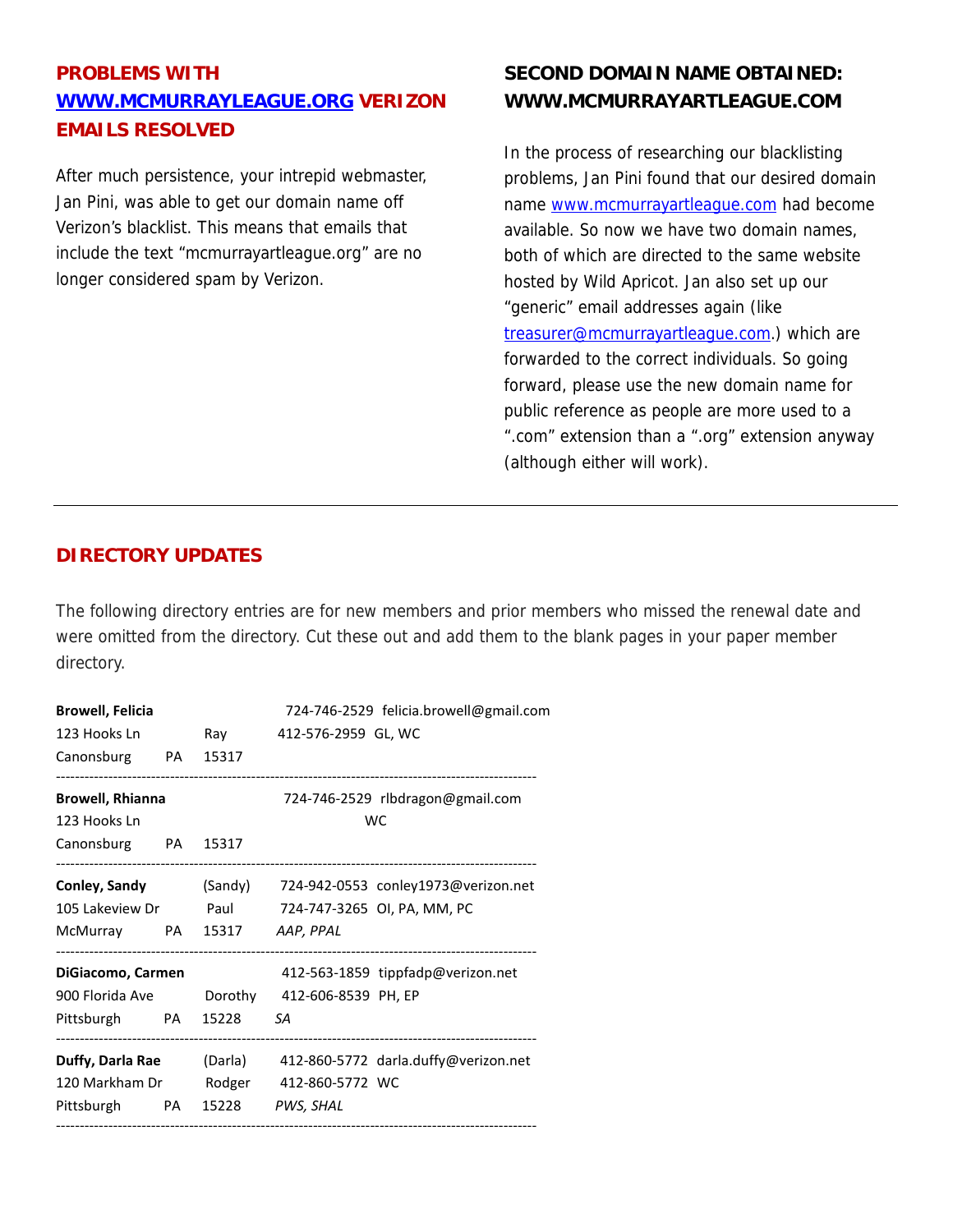| Giel, Cynthia                          |  |                                                                                                               | (Cyndy) 412-655-1528 egiel0000@aol.com                           |  |
|----------------------------------------|--|---------------------------------------------------------------------------------------------------------------|------------------------------------------------------------------|--|
| 428 McClellan Rd                       |  | Ed and the set of the set of the set of the set of the set of the set of the set of the set of the set of the | 512-427-3713 CP, WC                                              |  |
| Pittaburgh PA 15236                    |  |                                                                                                               |                                                                  |  |
|                                        |  |                                                                                                               | Gilberti, Cynthia (Cindy) 412-262-3704 c.b.gilberti1@verizon.net |  |
|                                        |  |                                                                                                               | 832 Old Thorn Run Rd Louis 412-303-4590 AC, WC, CH, CO, FI, MM,  |  |
|                                        |  |                                                                                                               | Moon Township PA 15108 PWS<br>OI, PJ, PC                         |  |
|                                        |  |                                                                                                               | Gregg, Adella (Dale) 724-693-8728 dalegregg@msn.com              |  |
| 301 Fairacre Ct                        |  |                                                                                                               | 412-327-0441 CH, GR, WC                                          |  |
| Presto                                 |  | PA 15142                                                                                                      |                                                                  |  |
| Knight, Sharon                         |  |                                                                                                               | 724-225-6587 ksam10@pulsenet.com                                 |  |
| 257 Point View Dr                      |  |                                                                                                               | 724-344-4740 PH, WC                                              |  |
| Washington PA 15301                    |  |                                                                                                               |                                                                  |  |
| <b>Meidinger, Paul</b>                 |  |                                                                                                               | 2paul@comcast.net                                                |  |
| 272 Bunker Hill Rd 724-244-4687 OI, WC |  |                                                                                                               |                                                                  |  |
| Aliquippa PA 15001                     |  |                                                                                                               |                                                                  |  |
| Smoyer, Susan                          |  |                                                                                                               | 412-882-5874 suemsmoyer@gmail.com                                |  |
|                                        |  |                                                                                                               | 3411 Churchview Ave David 412-758-6252                           |  |
|                                        |  | Pittsburgh PA 15227                                                                                           |                                                                  |  |

# **MAL WINDOW EXHIBIT**

| January  | Marlene Boas   | <b>Encaustic Art</b>     |  |
|----------|----------------|--------------------------|--|
| February | Roseann Wagner | Acrylic, Multimedia, and |  |
|          |                | Watercolor               |  |
| March    | Mary Dunn      | Oil, Acrylic, and Pastel |  |

# **NEW THIS YEAR CHRISTMAS CARD CHALLENGE**

MAL is asking members to plan on submitting a Christmas Card for our December 2016 window

Exhibit, and all the cards will be displayed on our screens from December 1 thru Jan 2nd. The cards may be any medium you wish.

# **A NOTE FROM MAL MEMBER – MICHALINA PENDZICH**

MAL member, Michalina Pendzich, will have a one woman show of her watercolors in the Upper Gallery at the Mt Lebanon Library for the entire month of February.